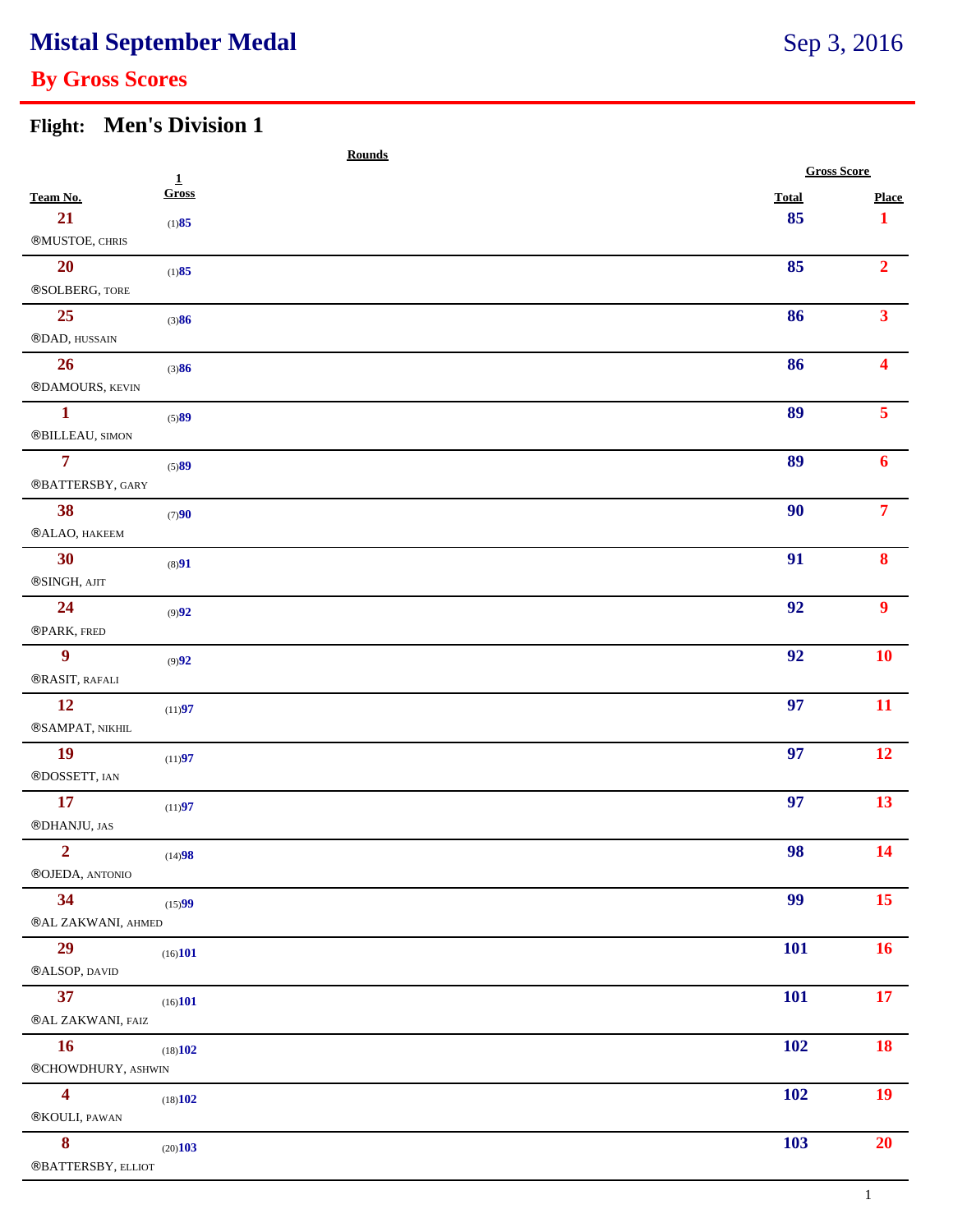# **Mistal September Medal**

## **By Gross Scores**

#### **Flight: Men's Division 1**

|                                           | <b>Rounds</b> |                  |                    |  |  |
|-------------------------------------------|---------------|------------------|--------------------|--|--|
|                                           | $\mathbf{1}$  |                  | <b>Gross Score</b> |  |  |
| Team No.                                  | Gross         | <b>Total</b>     | Place              |  |  |
| 36                                        | (21)104       | 104              | 21                 |  |  |
| ®AL MAHRUQI, ALI                          |               |                  |                    |  |  |
| 32                                        | (22)105       | 105              | 22                 |  |  |
| ®KAZDAL, RECEP                            |               |                  |                    |  |  |
| 33                                        | (23)106       | 106              | 23                 |  |  |
| ®BORGES, ALEX                             |               |                  |                    |  |  |
| 11                                        | (24)107       | 107              | 24                 |  |  |
| ®JANOSKA, LUKAS                           |               |                  |                    |  |  |
| 35                                        | (24)107       | 107              | 25                 |  |  |
| $@{\sf AL}$ BARWANI, THARWAT              |               |                  |                    |  |  |
| 28                                        | (26)108       | 108              | 26                 |  |  |
| ®DUTTA, MITRANGSHU                        |               |                  |                    |  |  |
| $\boldsymbol{6}$                          | (27)113       | 113              | 27                 |  |  |
| ®CONDON, KERRY                            |               |                  |                    |  |  |
| <b>18</b>                                 | (28)117       | 117              | 28                 |  |  |
| $@{\mathsf{DASTOOR}}$ , ${\mathsf{ADIL}}$ |               |                  |                    |  |  |
| 5                                         | (9,999)       | $\mathbf{0}$     |                    |  |  |
| ®TARMIZI, IKHSAN                          |               | Withdrawn        |                    |  |  |
| 14                                        | (9,999)       | $\bf{0}$         |                    |  |  |
| ®MCAULIFFE, LIAM                          |               | Withdrawn        |                    |  |  |
| 15                                        | (9,999)       | $\boldsymbol{0}$ |                    |  |  |
| ®THOMPSON, ROBERT                         |               | Withdrawn        |                    |  |  |
| 22                                        | (9,999)       | $\boldsymbol{0}$ |                    |  |  |
| ®VAN ROSSEM, STEVEN                       |               | Withdrawn        |                    |  |  |
| 13                                        | (9,999)       | $\bf{0}$         |                    |  |  |
| ®LYNCH, CONOR                             |               | Withdrawn        |                    |  |  |
|                                           |               |                  |                    |  |  |